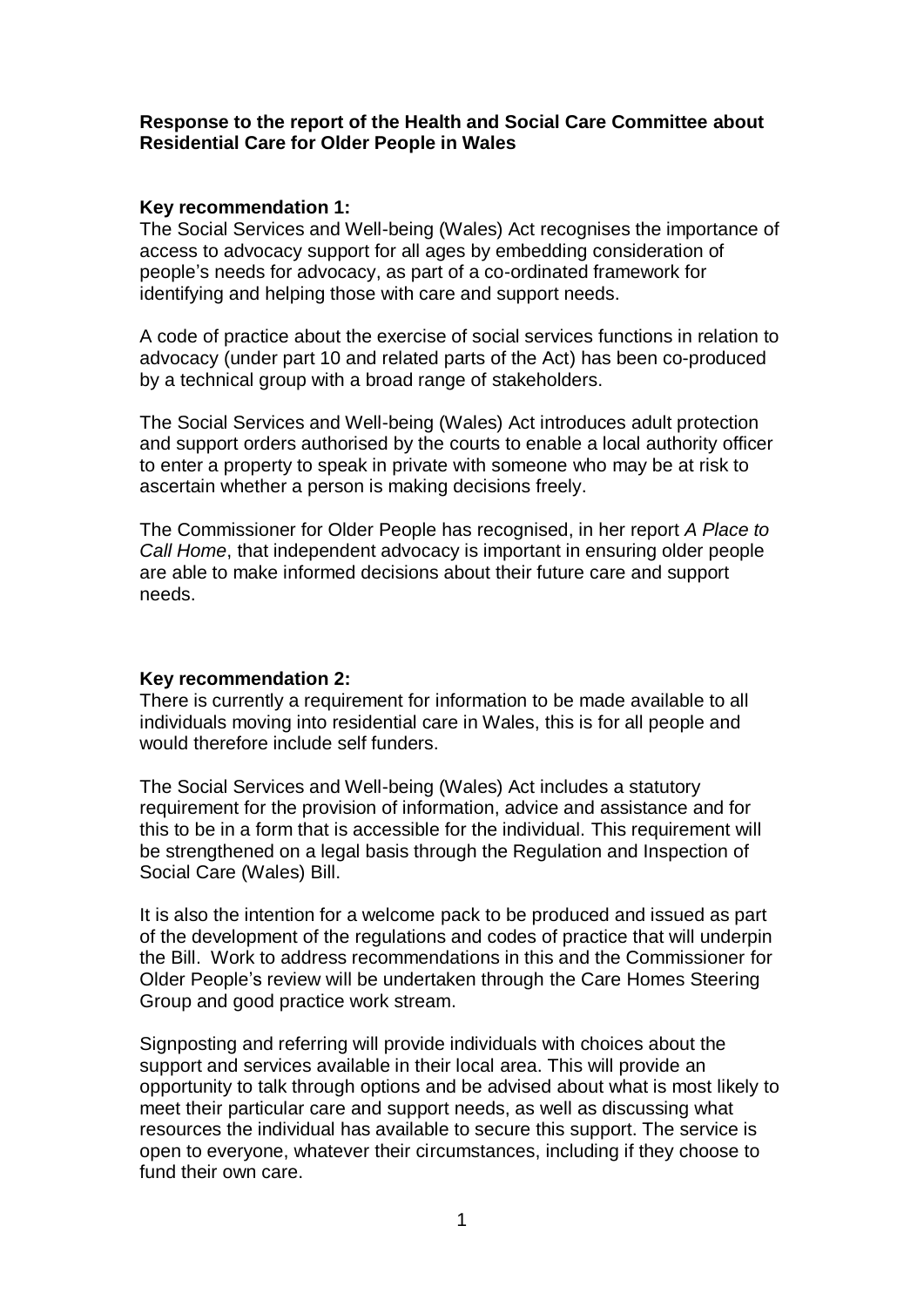The recommendation will be considered alongside the requirement in the Regulation and Inspection of Social Care (Wales) Bill in terms of what should be in statutory regulations and codes of practice and what should be good practice guidance.

### **Key recommendation 3:**

The Social Services and Well-being (Wales) Act places a duty on local authorities to assess an individual's (adult or child) need for care and support, and a carer's need for support. The assessment process will support an individual to identify what care and support they may need to achieve their personal outcomes. The assessment process is proportionate and responsive to people's needs and places an emphasis on strengths and capabilities and focuses on enabling services.

The national assessment and eligibility tool provides a consistent framework for the assessment of children, adults and carers. This is set out in the code of practice in part 3 of the Act (assessing the needs of individuals).

The integrated assessment, planning and review arrangements for older people were issued in December 2013 to replace the unified assessment process (UAP) for people aged 65 and over. The development of this guidance involved engagement with stakeholders and was a direct response to calls from professionals to simplify the process and place people at the centre of that process.

The integrated assessment provides a practical guide to support local authorities, health boards and their partners to deliver an integrated response for older people in Wales. In particular, the guidance requires the appointment of a named lead professional to co-ordinate and manage the assessment process and, most importantly, to ensure any problems or difficulties in the coordination or completion of an assessment are resolved.

This work sets the foundation for the model of assessment and care planning under the Social Services and Well-being (Wales) Act. The regulations and codes of practice under part 3 and 4 of the Act require a named individual to co-ordinate the assessment and co-ordinate the care plan on the care and support needs of people with a focus on improving wellbeing.

### **Key recommendation 4:**

Our population in Wales is increasing and getting older with more people being diagnosed with one or more long-term health conditions, such as dementia. Consequently, the needs of frail and older people are increasing.

The Welsh Government is committed to providing a health and care system designed around providing preventative and ongoing care to meet individuals' needs in their local communities, as close to their homes as possible.

The Welsh Government's primary care plan places an emphasis on health boards moving their resources towards primary and community-based care, supported by hospitals and other services. Importantly, it is about coordinating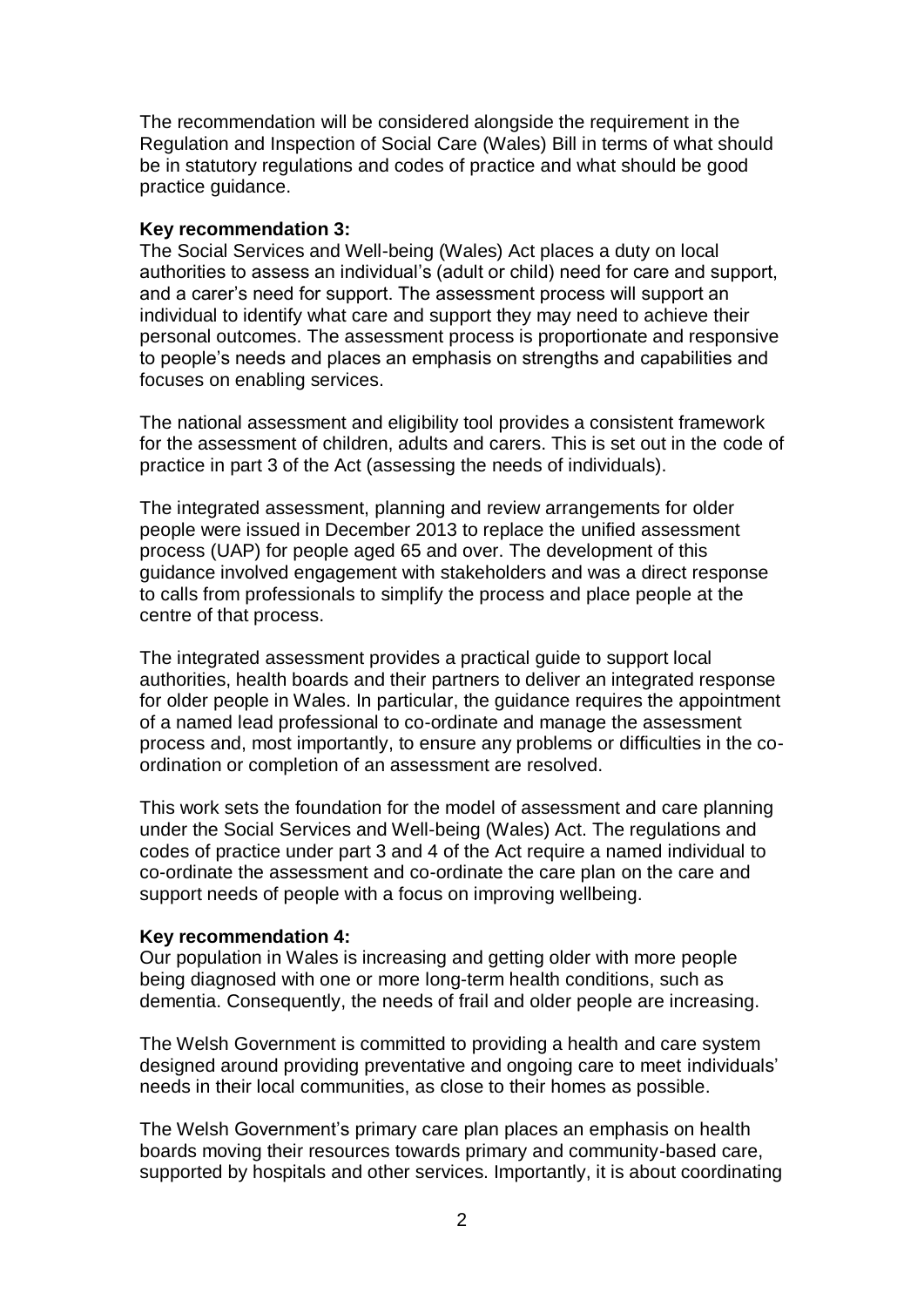access for people to the wide range of services in the local community to help meet their health and wellbeing needs.

The Welsh Government has a suite of delivery plans which articulate the priorities for major health conditions such as heart disease, stroke, diabetes, end-of-life care, mental health. These plans are used as vehicles to develop a strong primary and community care service and include actions around management and self-management of conditions.

The plans will be refreshed next year and extended to 2020. This is an opportunity to ensure they reflect the move towards community-based care. Priorities within each delivery plan are driven forward by an implementation group comprising of health board, third sector and Welsh Government representatives. The delivery plans priorities are also aligned with health boards' integrated medium-term plans and form part of the NHS Outcome Framework.

The Welsh Government has made a commitment that if a person has a longterm health condition they will be offered a care plan if they want one. A care plan is an agreement between the individual and the healthcare professional about what is needed to help them manage their day-to-day life and can be a written document which they keep or a verbal agreement recorded in their notes.

In May 2014, the *Framework for Agreeing Care with People Who Have Long-Term Conditions* was published, which explains what a care plan is and highlights some of the benefits for both individuals and professionals. This year, a public leaflet, produced in partnership with the Long-Term Conditions Alliance was published on the Welsh Government website.

#### **Key recommendation 5:**

The Social Services and Well-being (Wales) Act has prevention and early intervention at its core, including reablement.

The Welsh Government's budget for 2014/15 included proposals to establish a one-year £50m Intermediate Care Fund (ICF) to maximise support and independence for frail and elderly people requiring intermediate care. An additional £20m was available in 2015/16 and a further £50m funding will be available for 2016/17.

Social services, in collaboration with health, housing, third and independent sector partners formed regional partnerships to develop and deliver proposals for funding from the ICF. As a result, new and innovative models of service delivery, care and support, including reablement, have been developed.

The ICF has supported a range of different models of care and support including preventative and reablement solutions, single points of access, housing and telecare improvements, rapid response teams, dementia care and seven-day social work support. We have seen increased capacity in the care system and improved consistency in the provision of services within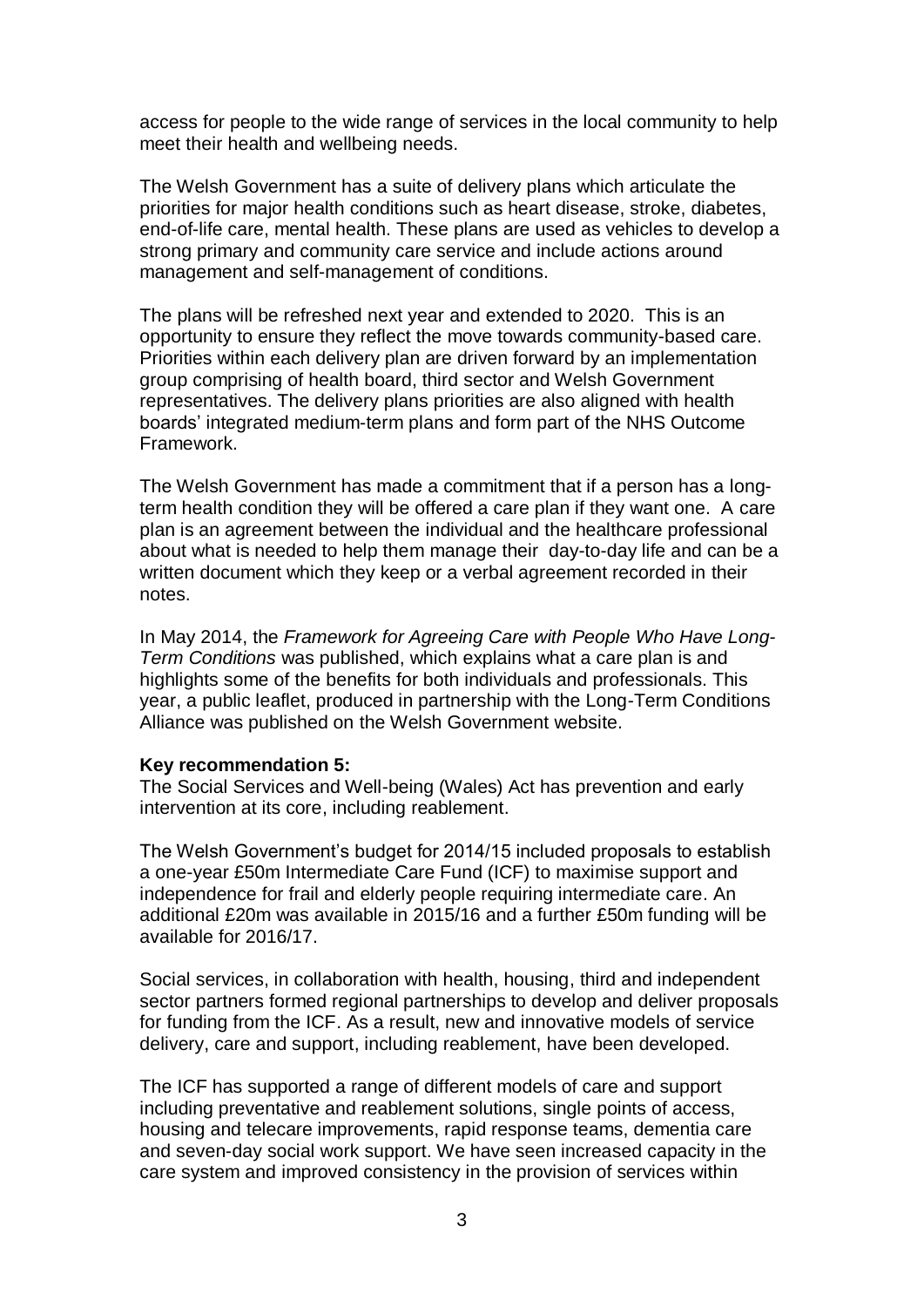regions as a result of ICF funding. This could only be achieved through the culture of collaboration and partnership-working promoted through the ICF.

All regions have reported that the ICF has significantly enabled the development of a culture of collaboration and partnership working. It has also provided increased capacity, improved consistency of the provision of services within regions and facilitated more shared learning across regions.

### **Key recommendation 6:**

The Care Homes Steering Group will be looking at good practice within the care home sector as part of its work programme. This will primarily be taken forward by the good practice workstream. The group will be looking at good practice and new models of care provision. This will include how residents (possibly through resident forums) and their families can be more actively engaged in how care and support is provided to ensure it meets their needs.

The National Commissioning Board has a key role in setting clear standards and guidelines for the commissioning of services. It will consider how the good practice identified by the Care Homes Steering group gets translated into standard practice.

The Social Services and Well-being (Wales) Act 2014, transforms the way social services are delivered, primarily by promoting people's independence to give them a stronger voice. Integration and simplification of the law will also provide greater consistency and clarity to people who use social services, their carers and family, local authority staff and their partner organisations, the courts and the judiciary. The Act promotes equality, improvements in the quality of services and the provision of information people receive, and a shared focus on prevention and early intervention.

The information, advice and assistance service will be an accessible service which provides people with information about how the care system works and other matters that would enable someone to plan how to meet their care and support needs. Signposting and referring will provide individuals including those who fund their own care, with choices about the support and services available in their local area.

# **Key recommendation 7:**

Involving and encouraging individuals to take an active role in maintaining and improving their health and wellbeing will ensure care home the residents remain independent.

The Care Home Review Steering group is looking at what quality, personcentred care means in practice and the good practice work stream will be pulling together practical guidance and case studies of what is working across Wales. This includes looking at mealtimes as a social event by involving family or friends or examples where residents are engaged in practical work, such as helping to prepare meals.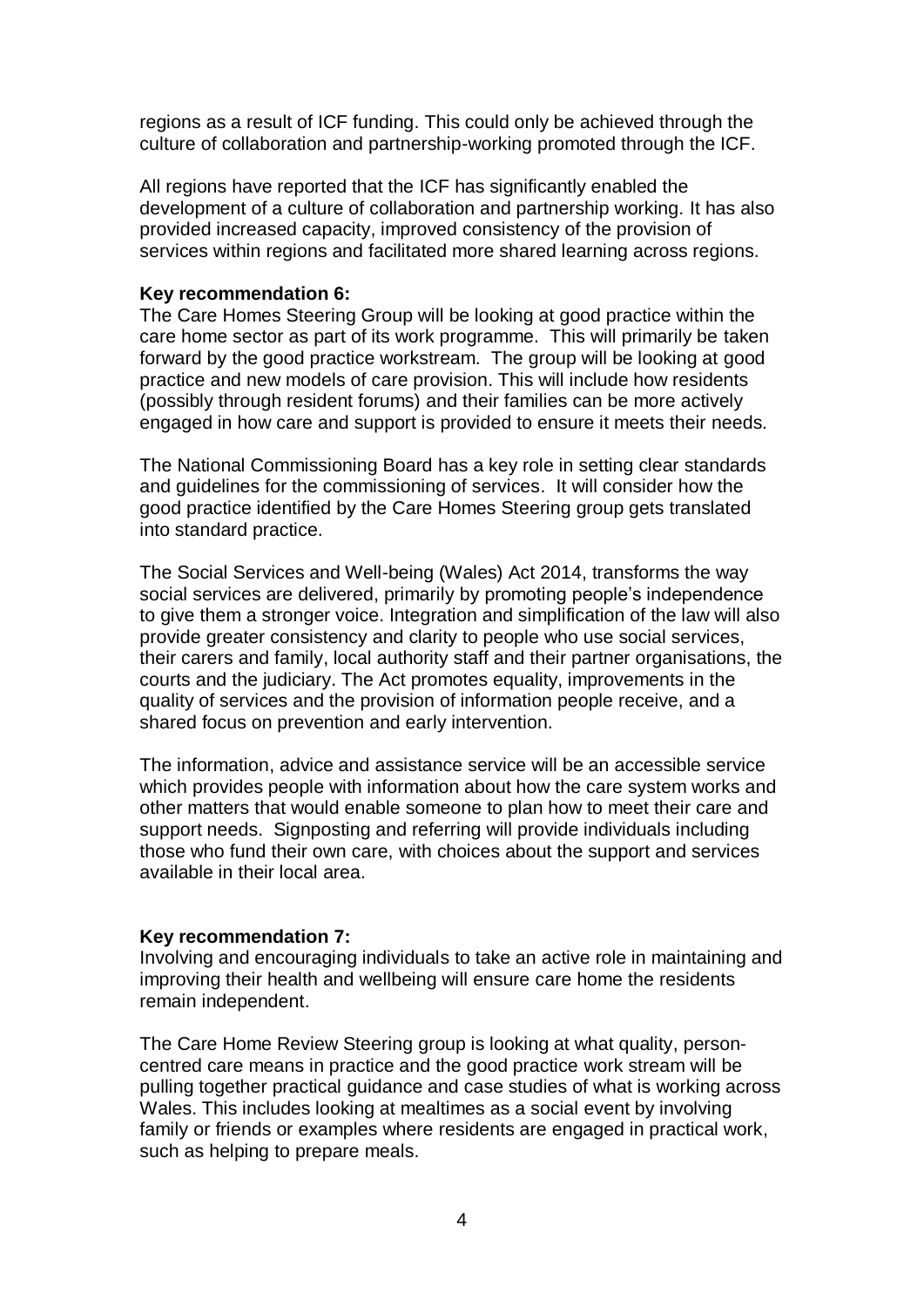To support this there is a range of work being taken forward through the national plan for primary care. This includes identifying and meeting the needs of all people, including those who live in care homes to sustain and improve their health and wellbeing. Delivery against the national plan will be monitored and made publicly available so people can see the progress being made. The timescale for this work is still being developed

A review of the General Medical Services (GMS) enhanced service provision will take account of the detailed recommendations made by the Older People's Commissioner. It is anticipated the revised enhanced service provision for care homes will be applied from April 2016. The outcome of the enhanced service will be reviewed annually. The GMS review includes proposals for a new holistic admissions assessment of residents' mental and physical health to be provided within 28 days of admission and a comprehensive annual review, together with at least one medication review. End-of-life care will be a feature of the review. It is intended GPs will have a register of patients who are considered to be in the last 12 months of their lives. This will enable person-centred care to be arranged; a plan to set out appropriate care and treatment and help to support the individual to die in their preferred place. Care homes will have access to specialist palliative care teams.

### **Key recommendation 8:**

The workforce workstream of the Care Home Steering Group will be considering issues in relation to the workforce, including training and development across the NHS and other sectors, including social care.

The Welsh Government will map the existing training provision consider existing research in a bid to address variations in quality of and access to training by setting out a framework using evidence-based approaches. This will enable signposting to the appropriate training provision.

The Care Council for Wales has undertaken an in-depth survey to find out more about the characteristics, motivation and views of the workforce, which makes up the largest proportion of care workers in Wales. It has also commissioned a learning framework and resource for social care workers working with people affected by dementia.

The Welsh Government will work with the Care Council and Care Forum Wales to determine whether there should be agreed outcomes for training the workforce to standardise qualifications.

### **Key recommendation 9:**

The Regulation and Inspection of Social Care (Wales) Bill will establish the framework within which care homes must operate. This will include standards of care for integrated and co-ordinated physical care, including sensory deficits, oral health, dietary wellbeing, physical exercise, mental health needs, such as dementia, social interaction and preventative care.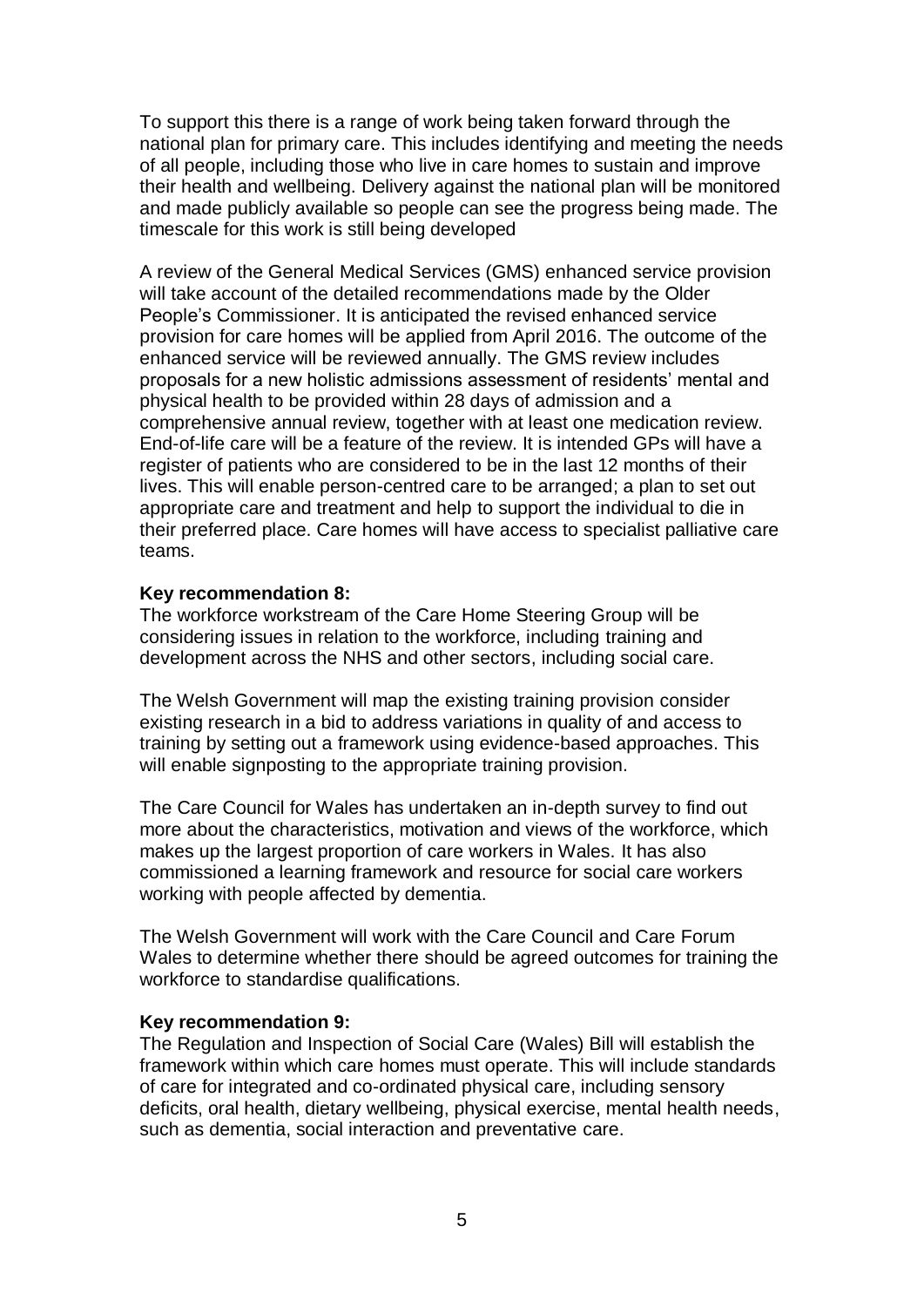The Bill clearly sets out the categories of service that must be registered, including care homes. It will be the responsibility of the provider of registered services, including care homes, to set out in their "statement of purpose", details of the services they provide and how they will meet the needs of people who use the service. The service will be inspected against their ability to meet the needs of residents based upon their "statement of purpose".

As the code and statutory guidance is developed we will need to be specific about the requirements of different types of service and meeting specific need. The regulator will need a system to discriminate between the different types of service and inspect accordingly.

It will be the responsibility of the provider to ensure that arrangements, including suitably trained and skilled staff, are in place to meet the needs of individuals living at the care home. This approach will remove the necessity for people to move from a care home just because they have received a diagnosis of dementia

The Welsh Government will be working with Public Health Wales and professionals to undertake awareness and training of the needs of people with dementia in a care home setting.

### **Key recommendation 10:**

There is a requirement in the Regulation and Inspection of Social Care (Wales) Bill for local authorities to prepare an annual market stability report, which will look at the future supply and demand. There will also be a national approach and report on the market prepared by regulators.

Providers will be expected to report annually to the local authority, as the commissioner of services, about how they are meeting their targets in terms of their financial stability as well as the quality and quantity of care they are providing.

The National Commissioning Board is currently undertaking a market analysis exercise with regard to residential and nursing home provision across Wales. The market analysis will provide a detailed picture of current provision as well as identifying any significant gaps. This will enable local authorities and health boards to work alongside national and local providers to determine the type of provision needed in the medium term and to identify areas where alternative models of service delivery may be appropriate.

### **Key recommendation 11:**

The Older People's Commissioner, at the request of the then Deputy Minister for Social Services, convened a task and finish group to look at the extant guidance on care home closure, *Escalating Concerns*. Due to the developments in relation to the Social Services and Well-being (Wales) Act and the Regulation and Inspection of Social Care (Wales) Bill, the Commissioner has been asked to re-engage with the group and consider any further changes required to the guidance.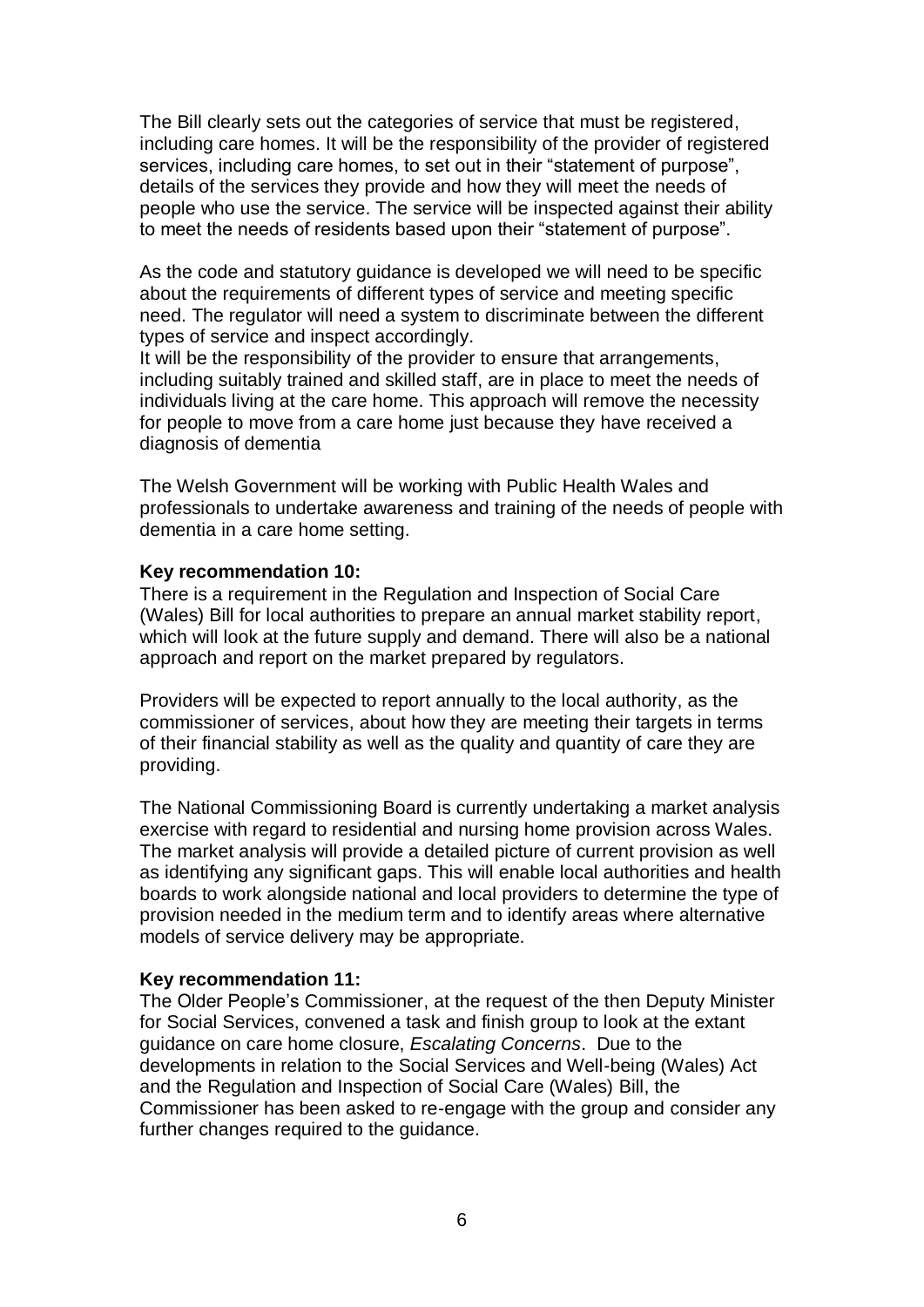The Commissioner has written to all members asking for their feedback and will be considering and putting further advice to Welsh Government in the New Year.

# **Key recommendation 12:**

The Welsh Government has previously had an extra care housing capital programme. Since 2011, the development of extra care housing has been part of the wider Social Housing Grant arrangements and providers and developers have sought other forms of public and private capital investment. More recently, the use of intermediate care flats within extra care facilities has been a feature of the Intermediate Care Fund (ICF).

The Welsh Government's Intermediate Care Fund was established to provide support for older people to maintain their independence. The fund has enabled the development of regional partnerships across social services, health, housing and the third and independent sectors. Each has delivered a range of schemes, such as helping to reduce the number of falls, which are common among older people, by installing hand rails. Larger initiatives, such as intermediate care flats within extra care facilities have helped people access a range of health and social care services under one roof and avoid unnecessary admissions to hospital. This allows a hospital bed to remain free, while the individual continues to receive short-term care.

There will be further joint work led by the Welsh Government's housing directorate to consider the development of a specific housing strategy for older people in Wales. This task and finish group will include representation from local authorities, health, housing and older people and will also include representation from registered social landlords and private developers to ensure a whole system approach is taken. This group will consider the provision of housing with support for older people; this will include the role of and impact of extra care housing across Wales.

# **Key recommendation 13:**

Through the Intermediate Care Fund (ICF), funding has been invested to support access to integrated health and social care so more people are being cared for at or near home, avoiding unnecessary hospital admissions or delayed discharges from hospital. £50m was made available for 2014/15, with £20m for 2015/16 and there will be £50m available for 2016/17.

The ICF has supported a range of different models of care and support, including preventative and reablement solutions, single points of access, housing and telecare improvements, rapid response teams, dementia care and seven-day social work support. As a result, we have seen increased capacity in the care system, improved consistency of the provision of services within regions. This could only be achieved through the culture of collaboration and partnership working promoted through the ICF.